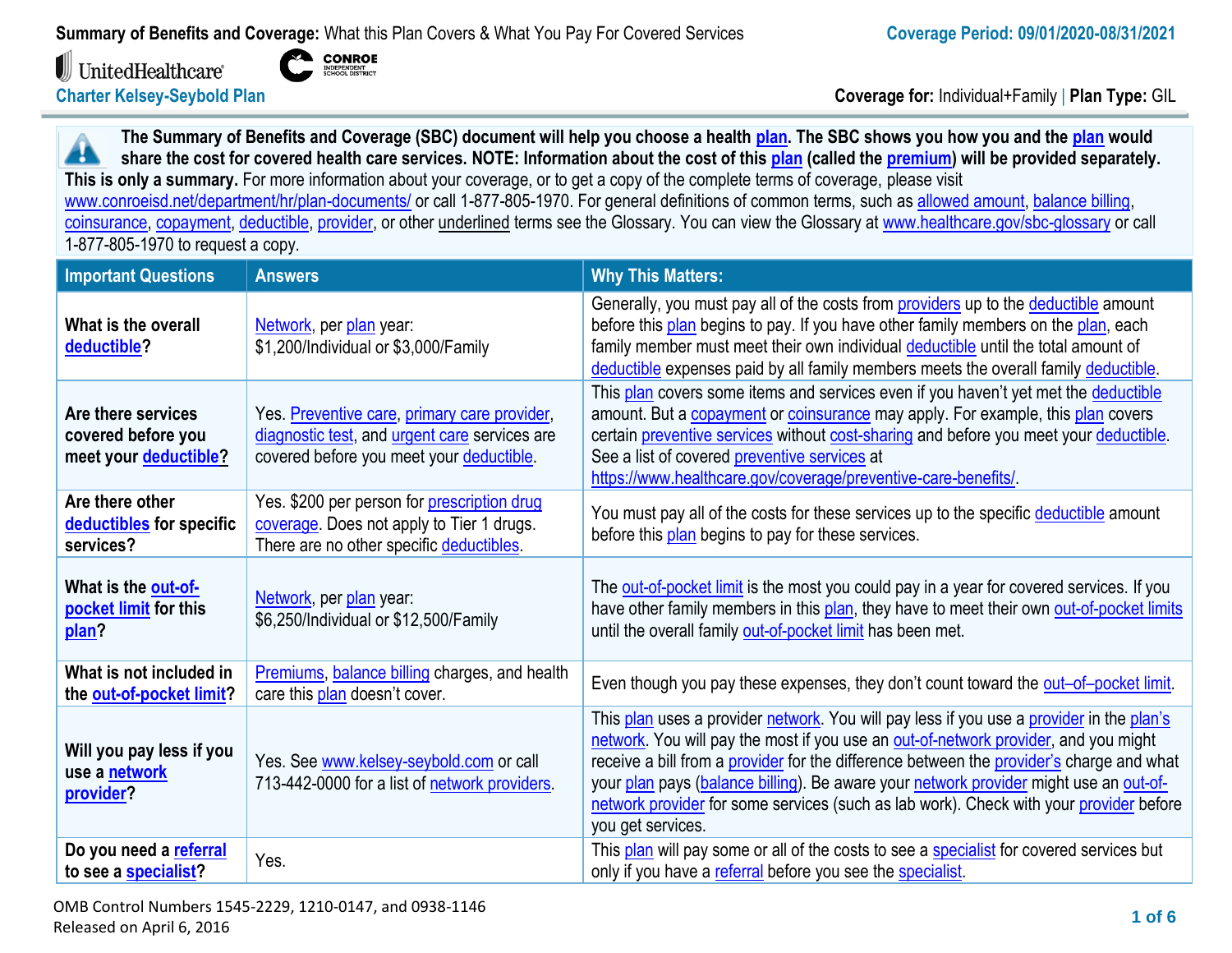

All **[copayment](https://www.healthcare.gov/sbc-glossary/#copayment)** and **[coinsurance](https://www.healthcare.gov/sbc-glossary/#coinsurance)** costs shown in this chart are after your **[deductible](https://www.healthcare.gov/sbc-glossary/#deductible)** has been met, if a **[deductible](https://www.healthcare.gov/sbc-glossary/#deductible)** applies.

|                                                                                                       | <b>Services You May Need</b>                                                                                                      | <b>What You Will Pay</b>                                                                                                                                                                                                 |                                                                        | <b>Limitations, Exceptions, &amp; Other Important</b><br><b>Information</b>                                                                                          |  |
|-------------------------------------------------------------------------------------------------------|-----------------------------------------------------------------------------------------------------------------------------------|--------------------------------------------------------------------------------------------------------------------------------------------------------------------------------------------------------------------------|------------------------------------------------------------------------|----------------------------------------------------------------------------------------------------------------------------------------------------------------------|--|
| <b>Common</b><br><b>Medical Event</b>                                                                 |                                                                                                                                   | <b>Network Provider</b><br>(You will pay the least)                                                                                                                                                                      | <b>Out-of-Network</b><br><b>Provider</b><br>(You will pay<br>the most) |                                                                                                                                                                      |  |
|                                                                                                       | Primary care visit to treat<br>an injury or illness                                                                               | \$35 copay/visit; deductible<br>does not apply                                                                                                                                                                           | Not covered                                                            | Includes general physician, family practitioner, internist,<br>and pediatrician. UnitedHealthcare Virtual Visits - \$15<br>copay/visit; deductible does not apply.   |  |
| If you visit a health<br>care provider's<br>office or clinic                                          | <b>Specialist</b> visit                                                                                                           | \$50 copay/visit; deductible<br>does not apply                                                                                                                                                                           | Not covered                                                            | None                                                                                                                                                                 |  |
|                                                                                                       | <b>Preventive</b><br>care/screening/<br>immunization                                                                              | No charge                                                                                                                                                                                                                | Not covered                                                            | You may have to pay for services that aren't preventive.<br>Ask your provider if the services you need are<br>preventive. Then check what your plan will pay for.    |  |
| If you have a test                                                                                    | Diagnostic test (x-ray,<br>blood work)                                                                                            | No charge                                                                                                                                                                                                                | Not covered                                                            | None                                                                                                                                                                 |  |
|                                                                                                       | Imaging (CT/PET scans,<br>MRIs)                                                                                                   | \$100 copay/visit; deductible<br>does not apply                                                                                                                                                                          | Not covered                                                            | Preauthorization required.                                                                                                                                           |  |
|                                                                                                       | Tier 1 drugs                                                                                                                      | Copay/prescription: \$15 (retail)<br>and \$30 (mail order);<br>deductible does not apply                                                                                                                                 | Not covered                                                            | Covers up to a 31-day supply (retail) or up to a 90-day<br>supply (mail order and preferred retail network<br>pharmacy). Preauthorization, step-therapy, exclusions, |  |
| If you need drugs to<br>treat your illness or<br>condition                                            | Copay/prescription: \$60 (retail)<br>Tier 2 drugs<br>and \$120 (mail order); after<br>Not covered<br>prescription drug deductible | and quantity limits may apply. Your cost will be higher if<br>you choose a brand-name drug when a generic<br>equivalent is available. Certain preventive drugs<br>(including specified contraceptives) are covered at no |                                                                        |                                                                                                                                                                      |  |
| More information<br>about <b>prescription</b><br>drug coverage is<br>available at<br>welcometouhc.com | Tier 3 drugs                                                                                                                      | Copay/prescription: \$120<br>(retail) and \$240 (mail order);<br>after prescription drug<br>deductible                                                                                                                   | Not covered                                                            | charge.<br>Applicable formulary: Flex Base 3-Tier.                                                                                                                   |  |
|                                                                                                       | <b>Specialty drugs</b>                                                                                                            | Copay/prescription: \$250<br>(retail) after prescription drug<br>deductible; not available<br>through mail order                                                                                                         | Not covered                                                            | Limited to 30-day supply. Must obtain from BriovaRx®<br>specialty pharmacy.<br>Applicable formulary: Flex Base 3-Tier.                                               |  |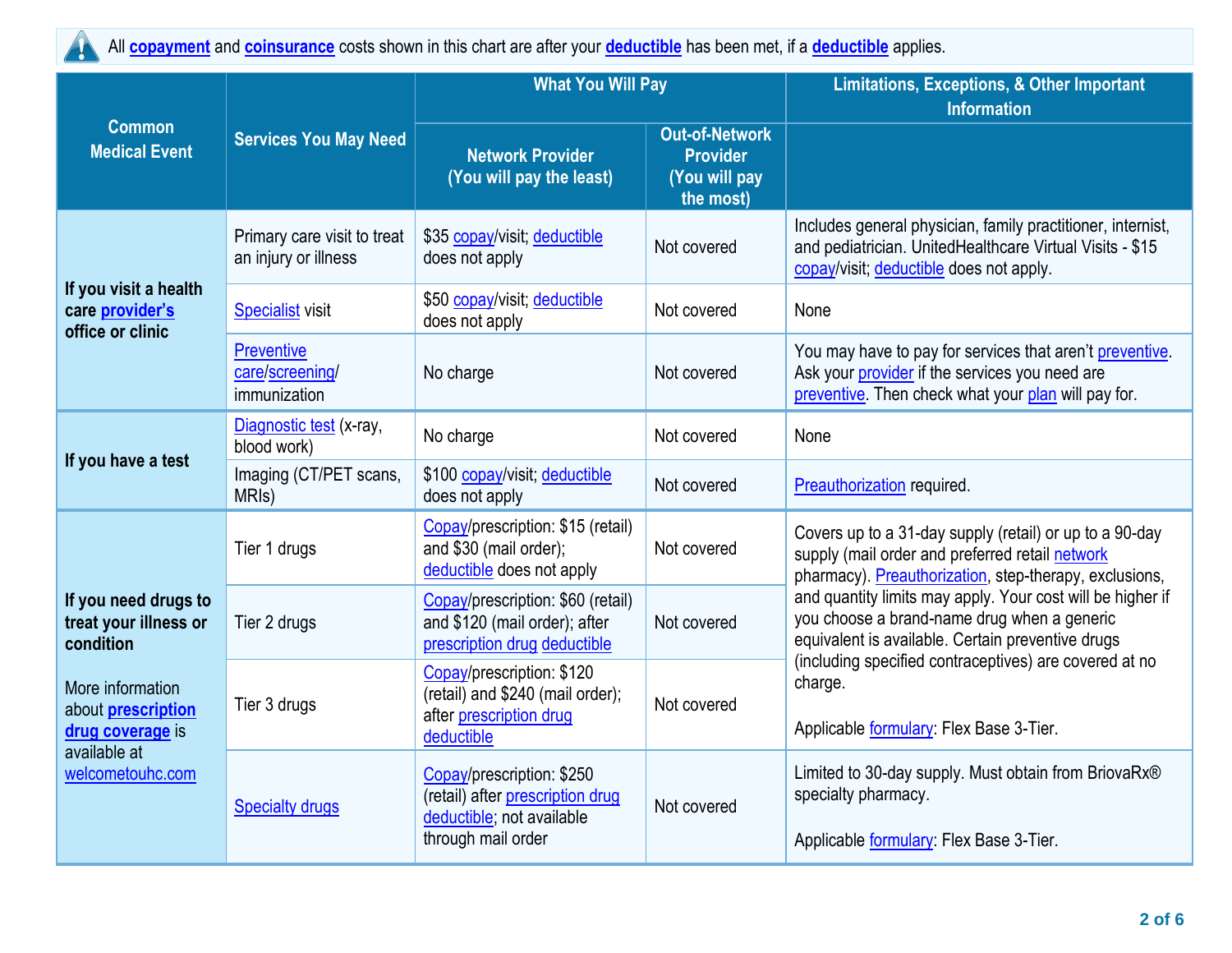|                                                                  | <b>Services You May Need</b>                         | <b>What You Will Pay</b>                            |                                                                        | <b>Limitations, Exceptions, &amp; Other Important</b><br><b>Information</b>                                                                                                                                                                        |  |
|------------------------------------------------------------------|------------------------------------------------------|-----------------------------------------------------|------------------------------------------------------------------------|----------------------------------------------------------------------------------------------------------------------------------------------------------------------------------------------------------------------------------------------------|--|
| <b>Common</b><br><b>Medical Event</b>                            |                                                      | <b>Network Provider</b><br>(You will pay the least) | <b>Out-of-Network</b><br><b>Provider</b><br>(You will pay<br>the most) |                                                                                                                                                                                                                                                    |  |
| If you have<br>outpatient surgery                                | Facility fee (e.g.,<br>ambulatory surgery<br>center) | 10% coinsurance                                     | Not covered                                                            | None                                                                                                                                                                                                                                               |  |
|                                                                  | Physician/surgeon fees                               | 10% coinsurance                                     | Not covered                                                            | None                                                                                                                                                                                                                                               |  |
| If you need<br>immediate medical<br>attention                    | <b>Emergency room care</b>                           | 20% coinsurance plus \$250<br>copay                 | 20% coinsurance<br>plus \$250 copay                                    | None                                                                                                                                                                                                                                               |  |
|                                                                  | <b>Emergency medical</b><br>transportation           | 10% coinsurance                                     | 10% coinsurance                                                        | None                                                                                                                                                                                                                                               |  |
|                                                                  | <b>Urgent care</b>                                   | \$75 copay/visit; deductible<br>does not apply      | Not covered                                                            | None                                                                                                                                                                                                                                               |  |
| If you have a                                                    | Facility fee (e.g., hospital<br>room)                | 10% coinsurance                                     | Not covered                                                            | None                                                                                                                                                                                                                                               |  |
| hospital stay                                                    | Physician/surgeon fees                               | 10% coinsurance                                     | Not covered                                                            | None                                                                                                                                                                                                                                               |  |
| If you need mental<br>health, behavioral<br>health, or substance | <b>Outpatient services</b>                           | \$50 copay/visit; deductible<br>does not apply      | Not covered                                                            | UnitedHealthcare Mental Health Virtual Visits - \$50<br>copay/visit; deductible does not apply. Partial<br>hospitalization/intensive outpatient treatment - 10%<br>coinsurance                                                                     |  |
| abuse services                                                   | Inpatient services                                   | 10% coinsurance                                     | Not covered                                                            | None                                                                                                                                                                                                                                               |  |
| If you are pregnant                                              | Office visits                                        | No charge                                           | Not covered                                                            | Cost sharing does not apply for preventive services.<br>Depending on the type of services, a copay, coinsurance,<br>or deductible may apply. Maternity care may include<br>tests and services described elsewhere in the SBC (i.e.<br>ultrasound). |  |
|                                                                  | Childbirth/delivery<br>professional services         | 10% coinsurance                                     | Not covered                                                            |                                                                                                                                                                                                                                                    |  |
|                                                                  | Childbirth/delivery facility<br>services             | 10% coinsurance                                     | Not covered                                                            |                                                                                                                                                                                                                                                    |  |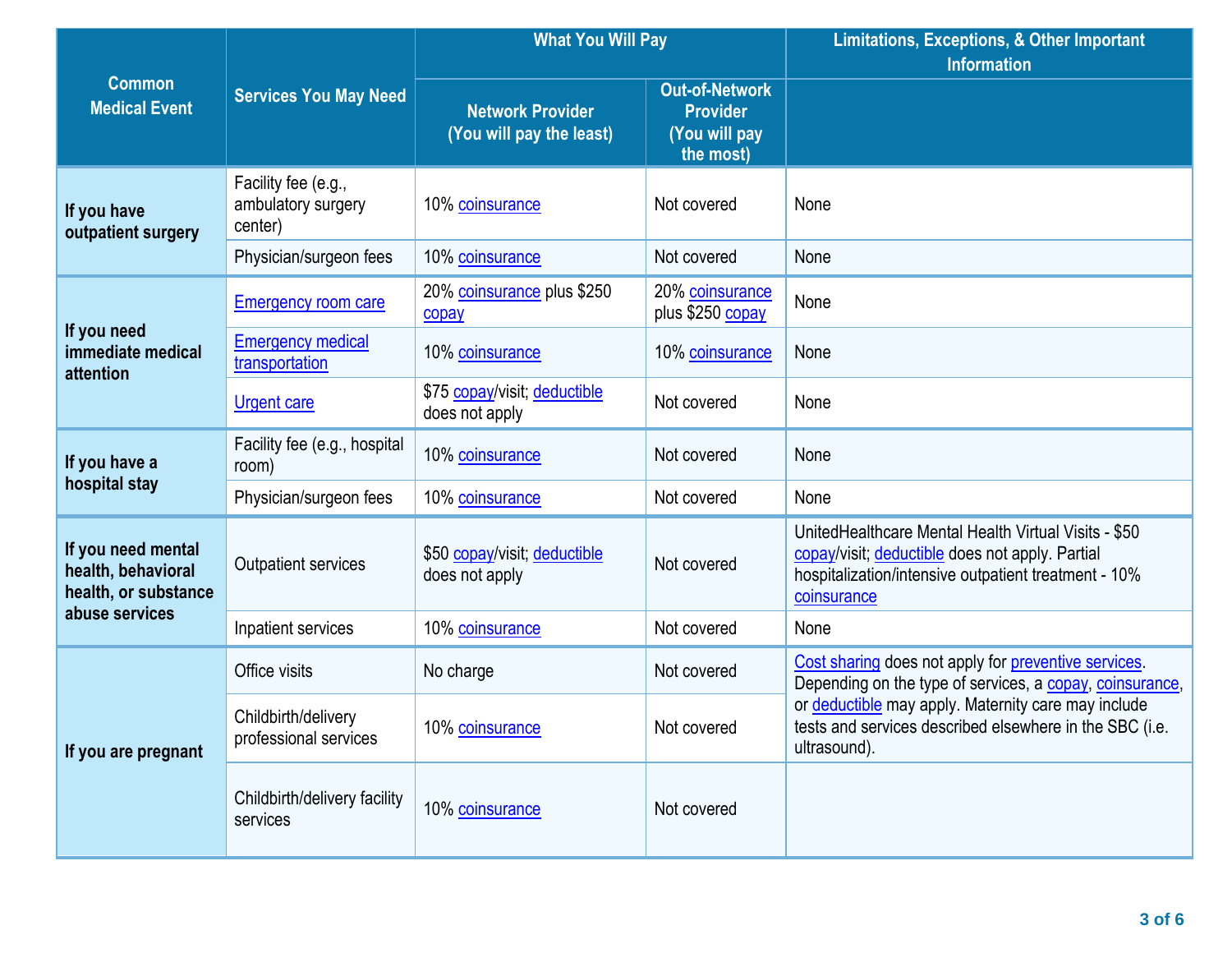|                                                                         | <b>Services You May Need</b>   | <b>What You Will Pay</b>                            |                                                                 | <b>Limitations, Exceptions, &amp; Other Important</b><br><b>Information</b>                                           |  |
|-------------------------------------------------------------------------|--------------------------------|-----------------------------------------------------|-----------------------------------------------------------------|-----------------------------------------------------------------------------------------------------------------------|--|
| <b>Common</b><br><b>Medical Event</b>                                   |                                | <b>Network Provider</b><br>(You will pay the least) | Out-of-Network<br><b>Provider</b><br>(You will pay<br>the most) |                                                                                                                       |  |
| If you need help<br>recovering or have<br>other special health<br>needs | Home health care               | 10% coinsurance                                     | Not covered                                                     | Limited to 120 visits/plan year.                                                                                      |  |
|                                                                         | <b>Rehabilitation services</b> | \$50 copay/visit; deductible<br>does not apply      | Not covered                                                     | Limited to 60 visits/plan year for physical, occupational,<br>and speech therapy, and habilitation services combined. |  |
|                                                                         | <b>Habilitation services</b>   | \$50 copay/visit; deductible<br>does not apply      | Not covered                                                     | Limited to 60 visits/plan year for physical, occupational,<br>and speech therapy, and habilitation services combined. |  |
|                                                                         | <b>Skilled nursing care</b>    | 10% coinsurance                                     | Not covered                                                     | Limited to 60 days/plan year.                                                                                         |  |
|                                                                         | Durable medical<br>equipment   | 50% coinsurance                                     | Not covered                                                     | None                                                                                                                  |  |
|                                                                         | <b>Hospice services</b>        | 10% coinsurance                                     | Not covered                                                     | None                                                                                                                  |  |
| If your child needs<br>dental or eye care                               | Children's eye exam            | \$50 copay/visit; deductible<br>does not apply      | Not covered                                                     | Limited to one routine exam every 24 months.                                                                          |  |
|                                                                         | Children's glasses             | Not covered                                         | Not covered                                                     | None                                                                                                                  |  |
|                                                                         | Children's dental check-<br>up | Not covered                                         | Not covered                                                     | None                                                                                                                  |  |

## **Excluded Services & Other Covered Services:**

| Services Your Plan Generally Does NOT Cover (Check your policy or plan document for more information and a list of any other excluded services.) |                                                                                                                      |                                                                     |  |  |  |
|--------------------------------------------------------------------------------------------------------------------------------------------------|----------------------------------------------------------------------------------------------------------------------|---------------------------------------------------------------------|--|--|--|
| Cosmetic surgery                                                                                                                                 | Hearing aids                                                                                                         | Routine foot care                                                   |  |  |  |
| Dental care (Adult & Child)                                                                                                                      | Long-term care                                                                                                       | Weight loss programs                                                |  |  |  |
| Glasses                                                                                                                                          | Non-emergency care when traveling outside the U.S.                                                                   |                                                                     |  |  |  |
| Other Covered Services (Limitations may apply to these services. This isn't a complete list. Please see your plan document.)                     |                                                                                                                      |                                                                     |  |  |  |
| Acupuncture - in lieu of anesthesia<br>Bariatric surgery - limited to \$10,000 lifetime                                                          | Habilitation services - limited to 60 visits/plan year<br>(combined with physical, occupational, and speech therapy) | Private-duty nursing – limited to 70<br>eight-hour shifts/plan year |  |  |  |
| maximum<br>Chiropractic care – limited to 20 visits/plan year                                                                                    | Infertility treatment - limited to the diagnosis and treatment<br>of the underlying medical condition                | Routine eye care (Adult) – limited to<br>one routine exam/24 months |  |  |  |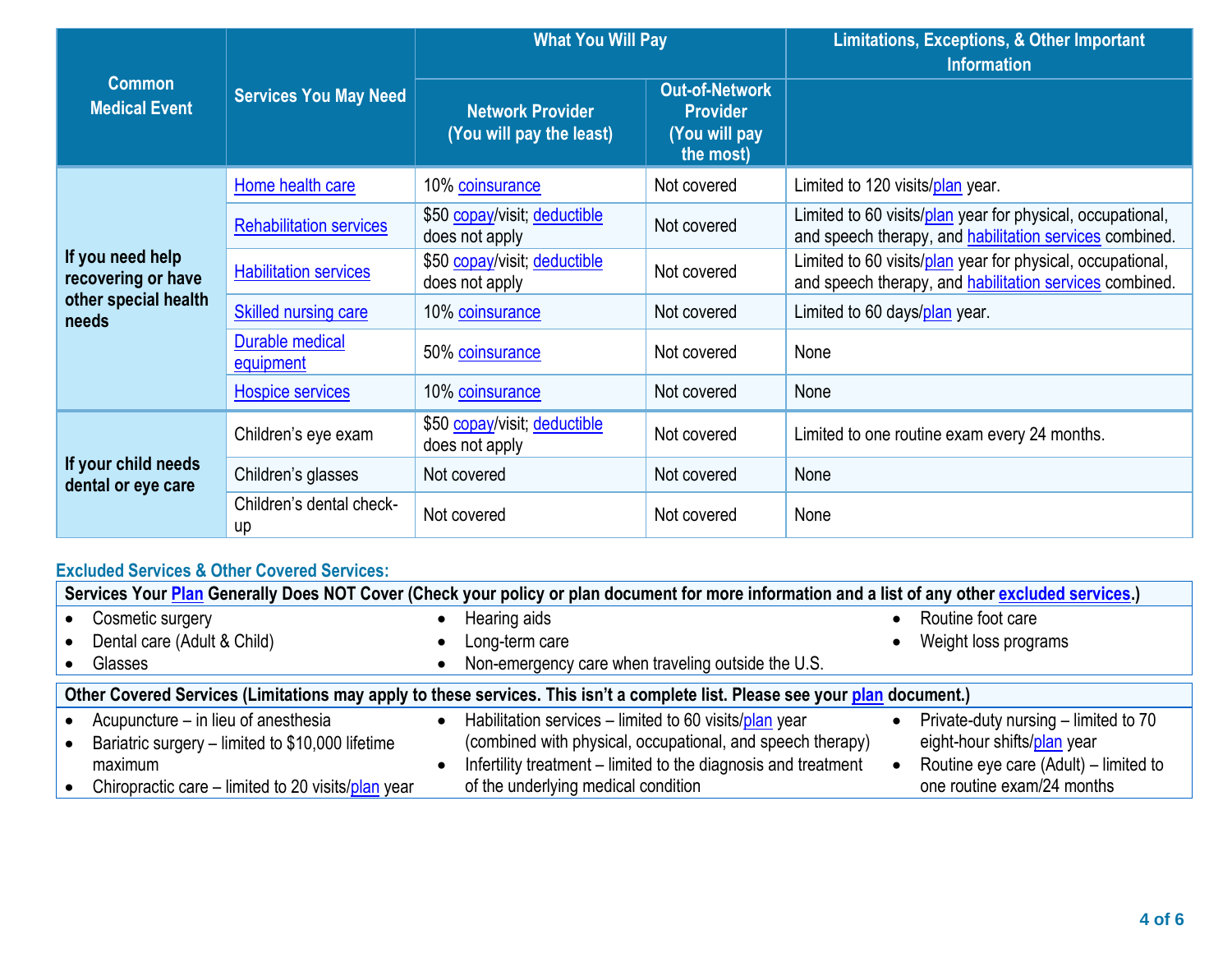Your Rights to Continue Coverage: There are agencies that can help if you want to continue your coverage after it ends. The contact information for those agencies is: the Department of Health and Human Services, Center for Consumer Information and Insurance Oversight, at 1-877-267-2323 x61565 or [www.cciio.cms.gov.](http://www.cciio.cms.gov/) Other coverage options may be available to you too, including buying individual insurance coverage through the Health Insurance [Marketplace.](https://www.healthcare.gov/sbc-glossary/#marketplace) For more information about the [Marketplace,](https://www.healthcare.gov/sbc-glossary/#marketplace) visit [www.HealthCare.gov](http://www.healthcare.gov/) or call 1-800-318-2596.

Your Grievance and Appeals Rights: There are agencies that can help if you have a complaint against your [plan](https://www.healthcare.gov/sbc-glossary/#plan) for a denial of a [claim.](https://www.healthcare.gov/sbc-glossary/#claim) This complaint is called a [grievance](https://www.healthcare.gov/sbc-glossary/#grievance) or [appeal.](https://www.healthcare.gov/sbc-glossary/#appeal) For more information about your rights, look at the explanation of benefits you will receive for that medical [claim.](https://www.healthcare.gov/sbc-glossary/#claim) Your [plan](https://www.healthcare.gov/sbc-glossary/#plan) documents also provide complete information to submit a [claim,](https://www.healthcare.gov/sbc-glossary/#claim) [appeal,](https://www.healthcare.gov/sbc-glossary/#appeal) or a [grievance](https://www.healthcare.gov/sbc-glossary/#grievance) for any reason to your [plan.](https://www.healthcare.gov/sbc-glossary/#plan) For more information about your rights, this notice, or assistance, contact: UnitedHealthcare Member Services at 1-877-805-1970 or [www.myuhc.com.](http://www.myuhc.com/) Additionally, a consumer assistance program can help you file your appeal. Contact the Texas Department of Insurance at 1-800-252-3439 (phone) or [ConsumerProtection@tdi.texas.gov](mailto:ConsumerProtection@tdi.texas.gov) (email) or [http://www.texashealthoptions.com](http://www.texashealthoptions.com/) (website) or by mail at Consumer Protection (111-1A), 333 Guadalupe, P.O. Box 149091, Austin, TX 78714-9091.

## **Does this plan provide Minimum Essential Coverage? Yes**

If you don't have [Minimum Essential Coverage](https://www.healthcare.gov/sbc-glossary/#minimum-essential-coverage) for a month, you'll have to make a payment when you file your tax return unless you qualify for an exemption from the requirement that you have health coverage for that month.

## **Does this plan meet the Minimum Value Standards? Yes**

If your [plan](https://www.healthcare.gov/sbc-glossary/#plan) doesn't meet the [Minimum Value Standards,](https://www.healthcare.gov/sbc-glossary/#minimum-value-standard) you may be eligible for a [premium tax credit](https://www.healthcare.gov/sbc-glossary/#premium-tax-credits) to help you pay for a plan through the [Marketplace.](https://www.healthcare.gov/sbc-glossary/#marketplace)

## **Language Access Services:**

Spanish (Español): Para obtener asistencia en Español, llame al 1-877-805-1970.

Tagalog (Tagalog): Kung kailangan ninyo ang tulong sa Tagalog tumawag sa 1-877-805-1970.

Chinese (中文): 如果需要中文的帮助,请拨打这个号码 1-877-805-1970.

Navajo (Dine): Dinek'ehgo shika at'ohwol ninisingo, kwiijigo holne' 1-877-805-1970.

––––––––––––––––––––––*To see examples of how this plan might cover costs for a sample medical situation, see the next section.–––––––––––*–––––––––––